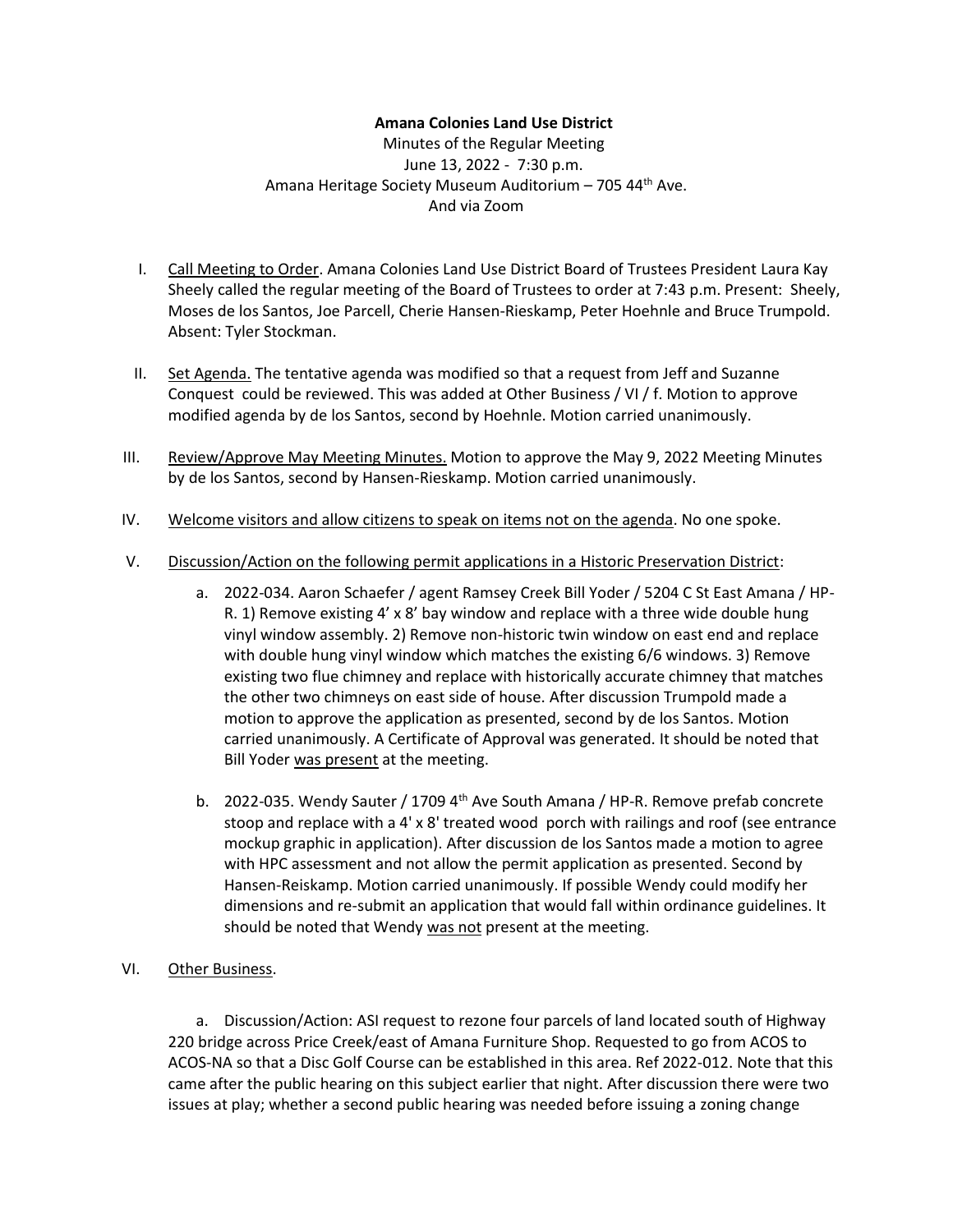permit, and approval of the zoning permit application itself. After discussion de los Santos made a motion to waive the need of a second public hearing. Second by Hansen-Reiskamp. All voted in favor, except Trumpold who abstained. Regarding the rezoning application 2022-012, after discussion de los Santos made a motion to approve the application as presented. Second by Hansen-Reiskamp. Roll call vote as follows:

de los Santos aye / Hansen-Reiskamp aye / Parcell aye / Hoehnle aye / Sheely nay / Trumpold abstain. Motion passed. A Certificate of Approval was generated.

b. Discussion/Action: HPC suggested that ACLUD ordinances be updated to include guidelines for chickens, chicken coops, feeders etc. in back yards. After discussion it was agreed that HPC could work up a draft copy of verbiage to be inserted in the existing "livestock ordinance", using other towns and Iowa County existing regulations as guidelines. To be reviewed at a future BOT meeting.

c. Administrator presented a draft copy of revised ACLUD Fee Schedule including penalties for individuals getting permits after the work is completed. After discussion Hoehnle made a motion to approve the new fee schedule as presented, with the intent for ACLUD to implement on September 1<sup>st</sup>. Second by Hansen-Reiskamp. Motion passed unanimously.

d. Discussion/Action: Building condition at 2516 220<sup>th</sup> Trail Middle Amana. After discussion the Administrator was asked to reach out to the owner and start a dialogue.

e. Discussion/Action: Jeff and Suzanne Conquest asked for guidance regarding their renovation of a garage (the Old Coffee Shop-pre-1932) at 621 46<sup>th</sup> Ave in Amana. Basically that the concrete foundation was heavily cracked and that much of the wooden supporting structure had rotted. Their contractor(s) indicated it would be less expensive to demolish and rebuild rather renovate existing. After discussion the Board indicated that in these instances a summary report of condition was required by a Forensic Engineer which specializes in historic structures. The Board would then use this information in the decision-making process.

- VII. Review/Approve June Disbursements Report. Motion to approve by de los Santos, second by Trumpold. Motion carried, Hoehnle abstained.
- VIII. Review/Approve May Treasurer's Report. Motion to approve by Hoehnle, second by Trumpold. Motion carried unanimously.
- IX. President's Report. Laura Kay Sheely indicated that her last day on the Board of Trustees would be June 17, 2022. So the first matter at hand was to deliberate within the group as to whom might be interested in filling the President's role until formal elections this fall. Hansen-Reiskamp made a motion to nominate Joe Parcell. De los Santos seconded the motion. The roll call vote went as follows:

De los Santos aye / Hansen-Reiskamp aye / Parcell aye / Hoehnle nay / Trumpold nay / Sheely abstain. Motion carried.

The second matter at hand is that now the Board of Trustees is short a member. Administrator was instructed to contact the HPC and BOA groups to gauge interest there, and BOT members